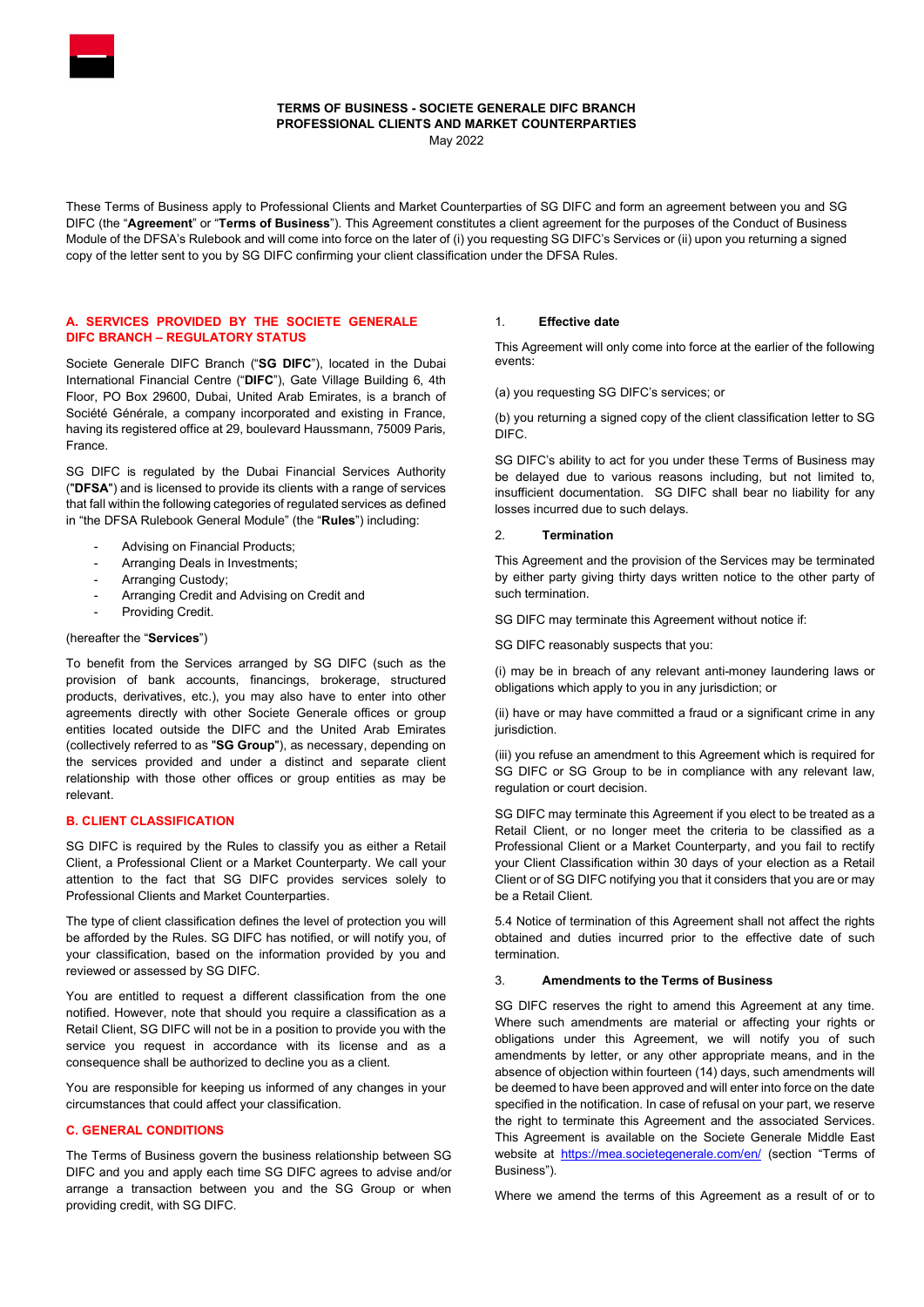

reflect any regulatory or legal obligation that we have, we will notify you of such amendments, but you agree that you will not have a right to object to the proposed amendments.

# 4. Discrepancies with other SG Group terms

These Terms of Business apply only to the Services as defined in A. above. To the extent that any term herein conflicts with a term of any other agreement or terms of services between you and another SG Group entity relating to the provision of other services provided to you outside the DIFC, such agreement or terms of services relating to the provision of such other services shall prevail.

SG DIFC does not provide custody, hold client money or client investments or accept deposits. To the extent that the provision of such services or products may be arranged by SG DIFC between you and another office or member of the SG Group, any such assets, investments, deposits and credit facilities held or granted by such other office or member of the SG Group will be subject to the laws of a jurisdiction outside the DIFC and the market practices, insolvency and legal regime applicable in that jurisdiction may differ from the regime applicable in the DIFC.

### 5. Fees

SG DIFC may apply arranging and/or advisory fees for each transaction as separately agreed with its clients.

You acknowledge and agree that SG DIFC may receive retrocessions from the relevant office(s) or member(s) of SG Group providing you the services or products arranged by or advised upon by SG DIFC.

Fees may be charged by the relevant office(s) or member(s) of SG Group for the services, products or transactions arranged or advised by SG DIFC in accordance with the applicable Terms and Conditions or other agreements entered into between you and such other office(s) or group member(s).

## 6. Instructions

Except for transactions where SG DIFC will act as your counterparty, SG DIFC's responsibility in relation to any instructions or orders received from you will be limited to receiving and transmitting such instructions or orders to the relevant office or member of the SG Group with whom you have a separate relationship governed by separate Terms and Conditions.

You confirm that you do not require or wish to receive separate written confirmation notes from SG DIFC in respect of the execution by such other offices(s) or member(s) of SG Group or any appropriate third party in relation to such transaction(s).

You may at your sole risk give SG DIFC oral or written instructions (by post, telephone, in person or by such electronic means of communication as may be agreed between us from time to time) for transmission to the relevant office(s) or member(s) of SG Group, but in each case such instructions must be properly communicated to the relevant office(s) or member(s) of SG Group responsible for their execution and SG DIFC may require you to confirm such order or instructions to us in writing (by letter, facsimile or electronically).

Your instructions must be received by us during normal business hours in DIFC, allowing sufficient time for us to transmit them to the relevant office or member of SG Group, and taking into account that business days and time zones in the DIFC and the relevant entities' jurisdictions may differ.

It is your responsibility to ensure that the persons on your end providing instructions are duly authorised to do so. SG DIFC will assume that any person who gives such instructions on your behalf has been duly authorised by you to do so. and SG DIFC will treat all instructions which SG DIFC as genuine if SG DIFC believes in good faith these instructions are given by you, or your authorised person, without further enquiry and SG DIFC is under no obligation to confirm such instructions. Once instructions have been received from you or the person appointed by you, these instructions cannot be rescinded,

withdrawn or amended without SG DIFC's express consent, or the consent of the other office or member of SG Group, as may be applicable.

You acknowledge and agree that, to the extent permitted by the applicable laws and the Rules, neither SG DIFC nor any other office or member of the SG Group or any of their directors, officers or employees shall be responsible for any loss or damage suffered by you as a result of:

- a. the receipt and passing on of any instructions in respect of any investment (including, without limitation losses arising from delays, errors, mutilation, duplication or similar occurrences in the transmission or transportation of instructions or orders); or
- b. SG DIFC or any other office or member of the SG Group:
	- (i) acting in good faith in respect of an instruction given or purported to be given by you;
	- (ii) not investigating an instruction which they believe to be genuine but which is not;
	- (iii) not following an instruction where they reasonably believe that if it was followed it would be in breach of a relevant law, regulation or rule;
	- (iv) not passing on or giving effect to an instruction prior to its actual receipt;
	- (v) giving effect to an instruction which is countermanded after giving rise to binding rights or obligations; or
	- (vi) being unable to pass on as requested or, in respect of another office or member of SG Group, execute an **instruction**

other than loss or damage arising directly as a consequence of the gross negligence, fraud or wilful misconduct of SG DIFC and/or another office or member of SG Group or any of their directors, officers or employees.

## 7. Customer complaints

SG DIFC has established complaints handling procedures that are available on request. If you have a complaint, please contact SG DIFC in person, by telephone or email: ae-cple@sgcib.com, tel.:+97144257600.

## 8. Communications from SG DIFC

Communications from SG DIFC shall be deemed to have been duly transmitted if sent to the last address supplied to SG DIFC by you. The date shown on the copy or on the mailing list in SG DIFC's possession is presumed to be the date of dispatch.

## 9. Voice recording

All telephone conversations may be recorded. You consent to these recordings and are aware that such recordings may be used as evidence in the event of a query or dispute.

## 10. Errors in transmission

Any damage resulting from the use of postal services, telephone, or any other system of communication or means of transportation, especially from losses, delays, misunderstandings, mutilations or duplications, is borne by you, unless SG DIFC is proven guilty of gross negligence or wilful misconduct.

You acknowledge and agree that there is no guarantee that all means of communication between us will be secure, virus free or successfully delivered. SG DIFC is not liable to you, and you accept responsibility if, due to circumstances beyond SG DIFC's reasonable control, communications are intercepted, delayed, corrupted, not received or received by someone else.

## 11. Risk disclosure

In deciding to enter into a transaction or subscribe to a service or product arranged by SG DIFC, we assume that you will have separately assessed the risks involved in those transactions, services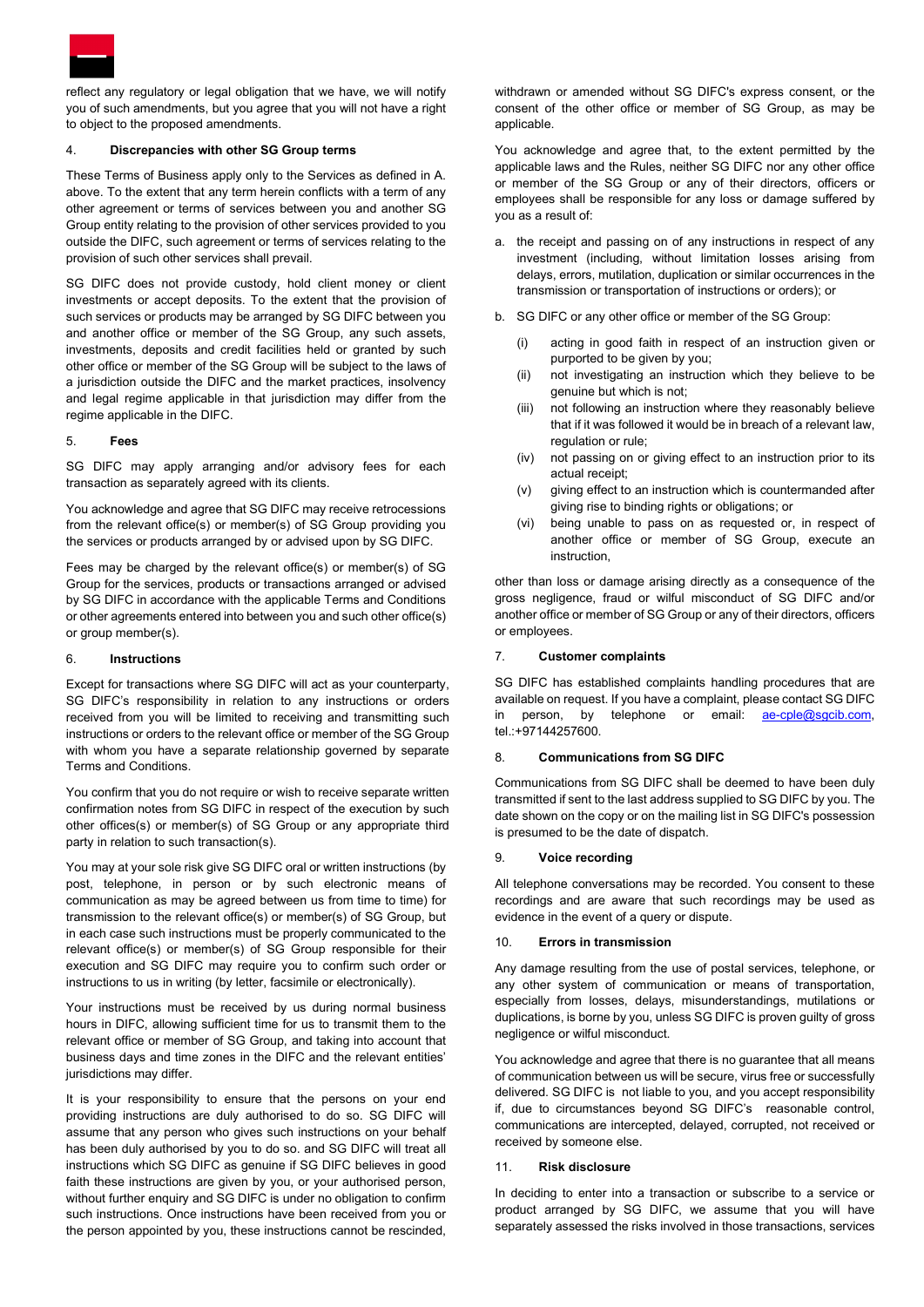

or products which, in any particular case, may (as relevant) include, without limitation, any of, or a combination of any of, the following:

- credit risk;
- (ii) market risk;
- (iii) liquidity risk:
- (iv) interest rate risk;
- (v) foreign exchange or currency risk;
- (vi) business, operational and insolvency risk;
- (vii) the risks of over-the-counter transactions, as opposed to on-exchange, trading, in terms of issues like the clearing house
- (viii) "guarantee", transparency of prices and ability to close out positions;
- (ix) contingent liability risk; or
- (x) regulatory, tax and legal risk.

You hereby declare to be perfectly familiar with these risks and that you have, or have access to, the necessary experience, knowledge and expertise in order to assess and understand the particular risks associated with those services, transactions or products.

## 12. Suitability and advice

SG DIFC will take reasonable care in the exercise of its judgement to ensure the suitability of its advice is in accordance with Principle 8 of the DFSA's General Rules.

However, SG DIFC does not undertake to provide suitability of advice concerning financial products or services

- to Market Counterparties (as defined within Conduct of Business Module issued by the DFSA);
- where the activity undertaken by SG DIFC is Providing Credit (as defined within the DFSA's General Rules); or
- in the context of receiving an instruction for an Execution-Only Transaction (as defined within the Glossary module issued by the DFSA).

SG DIFC will not recommend to Professional Clients any other financial products or services, unless SG DIFC has a reasonable basis for considering the recommendation of the financial product or service to be suitable for that particular Professional Client.

SG DIFC may assist and advise you in your investment activities, upon request by you, by supplying you with research and other information including but not limited to details of investment opportunities, markets, companies, prices, currencies etc, as well as making specific investment or credit recommendations. Such advice shall be based on information and sources deemed reliable by SG DIFC. Any investment or credit recommendations or offers made in direct contact with you shall only take your specific situation into account if you have supplied such information to SG DIFC when making the enquiry in accordance with this paragraph. Further, should your situation change, you will notify us of such change immediately and provide us with any information relating to that change.

## 13. Business Days

Business Days shall be Monday to Friday 9 am – 5 pm, excluding any public holidays or days that private institutions remain closed in accordance with an order of the Dubai International Financial Centre, the Government of the Emirate of Dubai or of the Federal Government of the United Arab Emirates. All orders received by SG DIFC require execution through SG Group. Each order shall be passed to the SG Group and, if the day on which the order is passed is not a business day in that jurisdiction, execution of the order will be undertaken on that jurisdiction's next business day.

## 14. Conflict of Interest

You acknowledge and agree that SG DIFC or other offices or members of SG Group may be providing services to third parties whose interests may conflict with yours. Where SG DIFC has any material interest which gives rise to a conflict of interest, SG DIFC will

disclose such interest in writing to you if requested and allowed by the applicable laws and regulations.

## 15. Soft Dollar Agreements

If SG DIFC decides to enter into any soft dollar agreement that is relevant to the Investment Banking Services to be provided to you, SG DIFC will disclose to you in writing or in any other appropriate form the existence of such soft dollar agreement(s) and SG DIFC's policy in relation to such soft dollar agreement(s).

## 16. Confidentiality

The parties shall not disclose information of a confidential nature acquired under this Agreement (including all information relating to you and any of your investments and/or transactions with SG DIFC) other than information which they may be entitled or bound to disclose by law or which is requested by regulatory authorities, or which is disclosed to their advisers where reasonably necessary for the performance of their professional services.

Subject to SG DIFC's duty of confidentiality, SG DIFC may disclose any information referred to in this paragraph 16 to:

(a) an "Affiliate" (in this Agreement "Affiliate" means Societe Generale, any branches or subsidiaries of Societe Generale, or any related or affiliated corporations within Societe Generale Group) and that the Affiliate may disclose to SG DIFC any information about you which they hold;

(b) any broker, agent, custodian, market exchange, clearing house, trade repository, self-regulatory organisation or other person in connection with any product or service provided by SG DIFC to you or any transaction entered into between you and Societe Generale;

(c) any of the SG DIFC professional advisers and any other person providing services to it;

(d) any nation or government, any state or political subdivision thereof or any entity, authority or agency exercising executive, judicial, regulatory, or administrative functions;

(e) any prospective assignee, transferee or other beneficiary of Societe Generale or SG DIFC in respect of any of its rights and obligations; and

(f) any person who is a surety or who has given security for your liabilities and obligations to Societe Generale or SG DIFC.

Finally, SG DIFC may transfer confidential information relating to you to other offices and members of SG Group involved in the provision of the services and/or products arranged for you by SG DIFC or involved in audit or IT security processes and that (ii) SG DIFC may share with other SG Group's offices or members any information relevant for the purpose of allowing SG Group to comply with its regulatory obligations and consolidated supervision framework.

## 17. Data Protection

For the purpose of SG DIFC's administration and management of its business and the performance of services under to these Terms of Business, SG DIFC may collect, store or otherwise process ("Processing") personal information such as name, address or age relating to you, your employees, agents or representatives ("Personal Data") as defined under the DIFC Data Protection Law No 5 of 2020 ("DPL 2020").

SG DIFC undertakes to process such Personal Data in accordance with Article 10(b) to (f), and where applicable Article 11(b) to (l), i.e., but not limited to, for the purpose of administering our relationship and providing services to you, or in compliance by SG DIFC or SG Group with its regulatory obligations, notably, but not limited to, with respect to Anti Money Laundering and Terrorist Financing, Sanctions and Embargoes and Anti-Bribery (the "Purposes"). The processing of such Personal Data is necessary for the performance of the services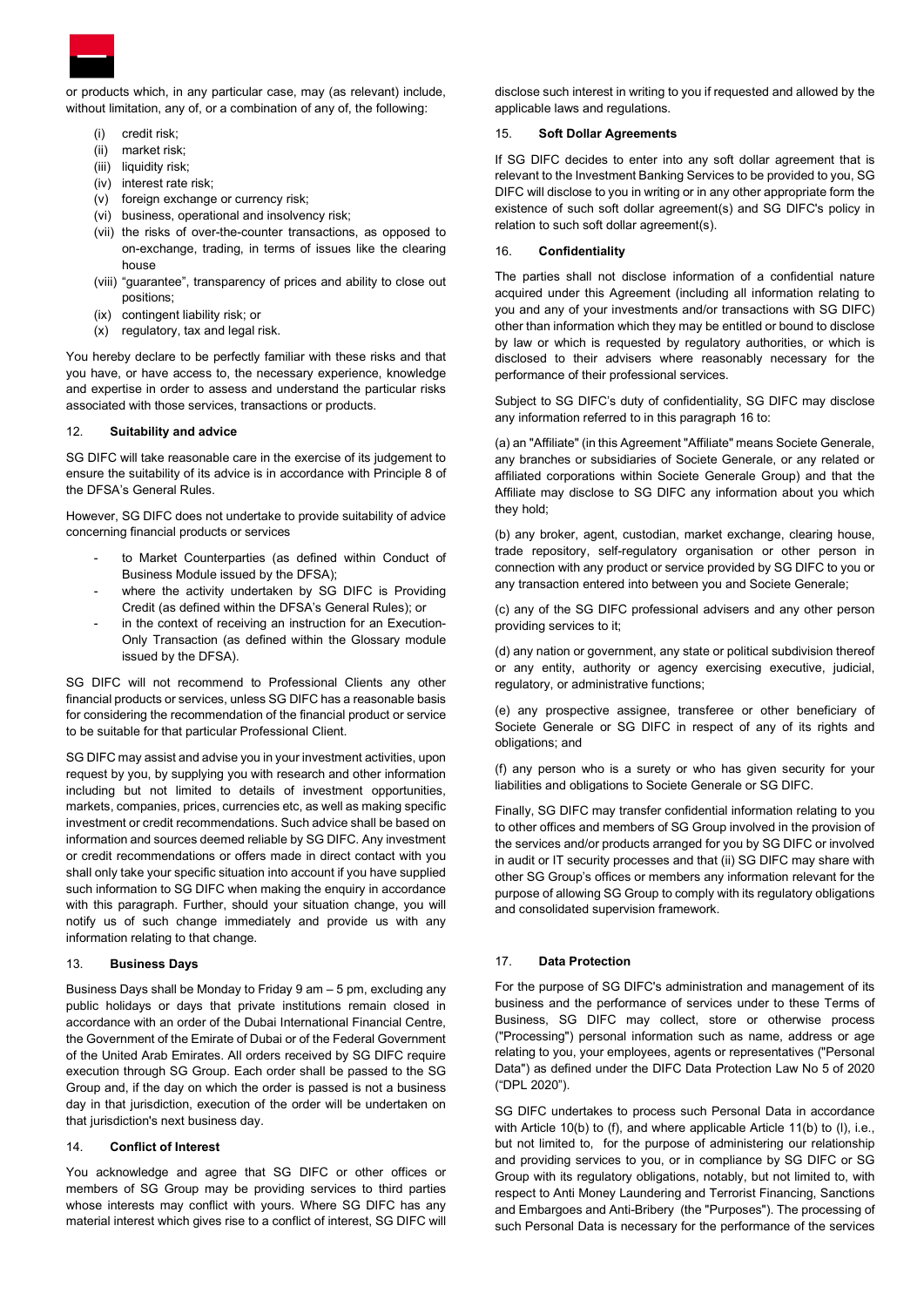

under these Terms of Business. Should the circumstances of these Purposes change in a way that we must rely on Article 10(a) or 11(a), we will notify you accordingly.

Furthermore, to meet the Purposes SG DIFC may transfer or disclose Personal Data to entities within the SG Group or certain third parties with whom SG DIFC have outsourcing arrangements.

In particular, SG DIFC transfers Personal Data on its servers hosted in the Emirate of Dubai (but outside the DIFC). Such Personal Data may also be transferred to (i) Societe Generale Global Services Centre (in Bangalore and Chennai, India) to whom SG Group members delegate certain administrative, control, and IT functions; (ii) Societe Generale's Head Office in France for compliance purposes; and (iii) any member of SG Group involved in the provision of services or products to you where SG DIFC acts as arranger or adviser.

In accordance with Articles 26 and 27 of the DPL 2020, SG DIFC monitors the jurisdiction to which Personal Data is transferred and ensures that where necessary the contractual framework it relies upon for such transfer includes standard contractual data protection clauses published by the DIFC Data Commissioner.

In accordance with the DPL 2020, SG DIFC shall notify you within 48 hours after becoming aware of a breach of any personal data. SG DIFC's Data Protection Policy is available online here: http://global.societegenerale.com/en/gdpr/

For any question on SG DIFC's Data Protection Policy or regarding the processing of your personal data, please contact our Data Protection Officer at this email address: ae-cple@sgcib.com.

### 18. Representations and undertakings of the Client

## 18.1 Know your customer

SG DIFC is required to comply with its regulatory obligations relating to anti-money laundering and "know your customer" processes. Promptly upon SG DIFC's request, you undertake to supply such documentation and other evidence as requested in order for SG DIFC to carry out and be satisfied with the results of all necessary "know your customer" or other checks in relation to you under all applicable laws and regulations pursuant to the transactions contemplated under these Terms of Business.

You further represent that any such documentation and evidence provided to SG DIFC is true and complete.

#### 18.2 Sanctions and Embargos

You represent that neither you nor any member of your group companies nor, to your knowledge, any director, officer, agent, employee or affiliate of any member of your group companies, is a Sanctioned Person.

You shall ensure that no proceeds of a transaction arranged by SG DIFC is used in a manner that would result in a violation of Sanctions or is used to fund or facilitate any activities or business of, with or related to any person who is a Sanctioned Person.

#### Being provided that:

"Sanctioned Person" means any person who is a designated target of Sanctions or is otherwise a subject of Sanctions (including, without limitation, as a result of being (a) owned or controlled directly or indirectly by any person which is a designated target of Sanctions, or (b) organised under the laws of, or a citizen or resident of, any country that is subject to general or country-wide Sanctions), and

"Sanctions" means any economic or financial sanctions, trade embargoes or similar measures enacted, administered or enforced by any of the following (or by any agency of any of the following):

(a) the United Arab Emirates (including the DIFC);

(b) the United Nations Security Council;

(c) the United States of America;

(d) the European Union or any present or future member state thereof

#### or

(e) any other unilateral sanctions decided by a state or group of states that SG Group considers it appropriate or necessary to comply with.

### 18.3 Anti-corruption

"Act of Corruption" means any act of seeking, authorising, offering, promising or granting a financial or other benefit (including a payment, loan, gift or transfer of anything of value) for the purpose of inducing a private person or public official to perform his or her duties dishonestly or in breach of his or her professional, legal or contractual obligations and/or to obtain or retain business in an undue or dishonest manner.

The Client represents and warrants:

- (i) that it is aware of all anti-corruption legislation that applies to it, and that it has implemented rules and procedures that enable it to comply with this legislation and will adapt to any future amendments thereto;
- (ii) that it has implemented appropriate rules, systems, procedures and controls for preventing the commission of Acts of Corruption, either by itself, its staff, or its agents and representatives, and for ensuring that any evidence or suspicion of the commission of an Act of Corruption will be thoroughly investigated, treated with due diligence and reported to SG DIFC. Evidence of such rules, systems, procedures and controls shall be provided to SG DIFC at its request; and
- (iii) that the records relating to its business, including accounting documents, are maintained and kept so as to guarantee their integrity under a usable form by SG DIFC.

#### 19. Liability and indemnity

You acknowledge and agree that, to the extent permitted by applicable law and the Rules, neither SG DIFC nor any officer or member of SG Group, shall be under any liability whatsoever for any loss or damage sustained by you as a result of or in connection with the services to which these Terms of Business apply (including any advice or recommendation provided), except insofar as, and then only to, the extent that such loss or damage is directly caused by gross negligence or wilful misconduct of SG DIFC, and/or a member of the SG Group or any of their directors, officers or employees.

SG DIFC shall not be liable for any loss of opportunity nor for the result of market movements. We shall not be liable for the taxation consequences of any transaction nor shall we be liable for taxation charges arising for any reason.

You will indemnify us and our agents on demand and keep us fully and effectively indemnified (whether before or after termination of these Terms of Business) against any claims, liabilities or expenses of any kind which may be incurred by us as a direct or indirect result of our acting under these Terms of Business. However, this indemnity shall not apply to any loss or liability to the extent it arises or results from our gross negligence or wilful conduct.

### 20. Force Majeure

We shall not be in breach of our obligations under these Terms of Business if there is any total or partial failure of performance of our duties and obligations occasioned by any act of God, fire, act of government or state, war, civil commotion, insurrection, embargo, inability to communicate with market makers for whatever reason, failure of any computer system, prevention from or hindrance in obtaining any energy or other supplies, labour disputes of whatever nature or late or mistaken delivery or payment by any bank or counterparty or any other reason (whether or not similar in kind to any of the above) beyond our control.

### 21. Transfer

Your rights under these Terms of Business may not be assigned nor transferred and your obligations shall not, without SG DIFC's express written consent, be capable of performance by anyone else. SG DIFC may, without your consent, assign or transfer all or any of its rights